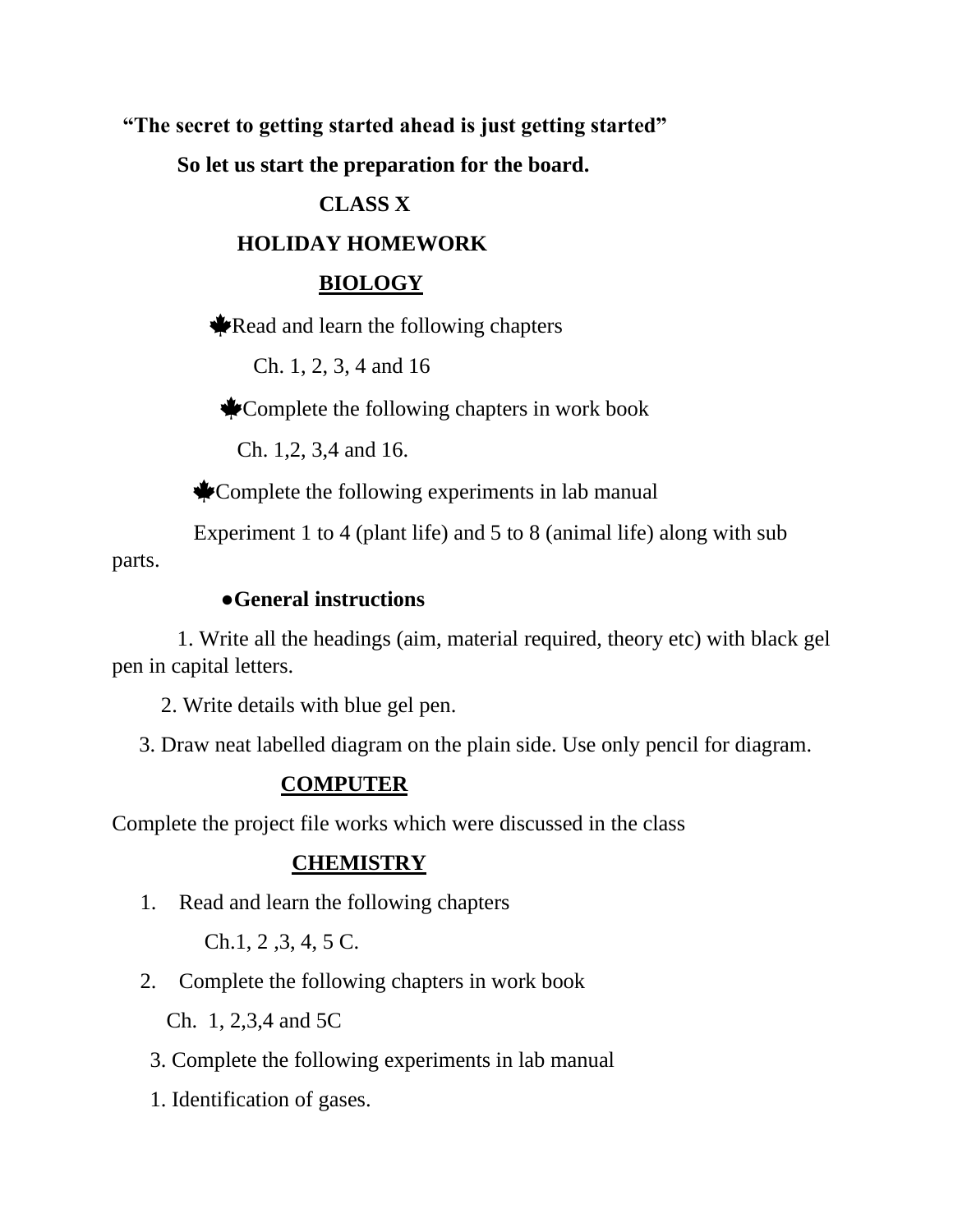- 2. Identification of cations
	- 3. Identification of anions

### **General instructions**

- 1. Write headings like experiments, observation, inference with black gel pen.
- 2. Write details using blue gel pen.
- 3. Write equations on the left side using black gel pen
- 4. Table should be drawn using pencil only.

# *HISTORY & CIVICS*

# *Detail study of Parliament*

- Make a project on the above topic
- Cover your file with white chart paper.
- Include proper way of writing like acknowledgment, bibliography etc.
- Lok Sabha
- Rajya Sabha
- President
- Term, qualification, session etc
- Complete information regarding the topic is needed.
- Comparison between both
- Try to complete the project in maximum 30 pages
- Make your project informative and attractive through facts and pictures

# **GEOGRAPHY**

# *Development of roads from 1947*

- Acknowledgement
- Preface
- Index
- Introduction
- Comparison of the roads before and after independence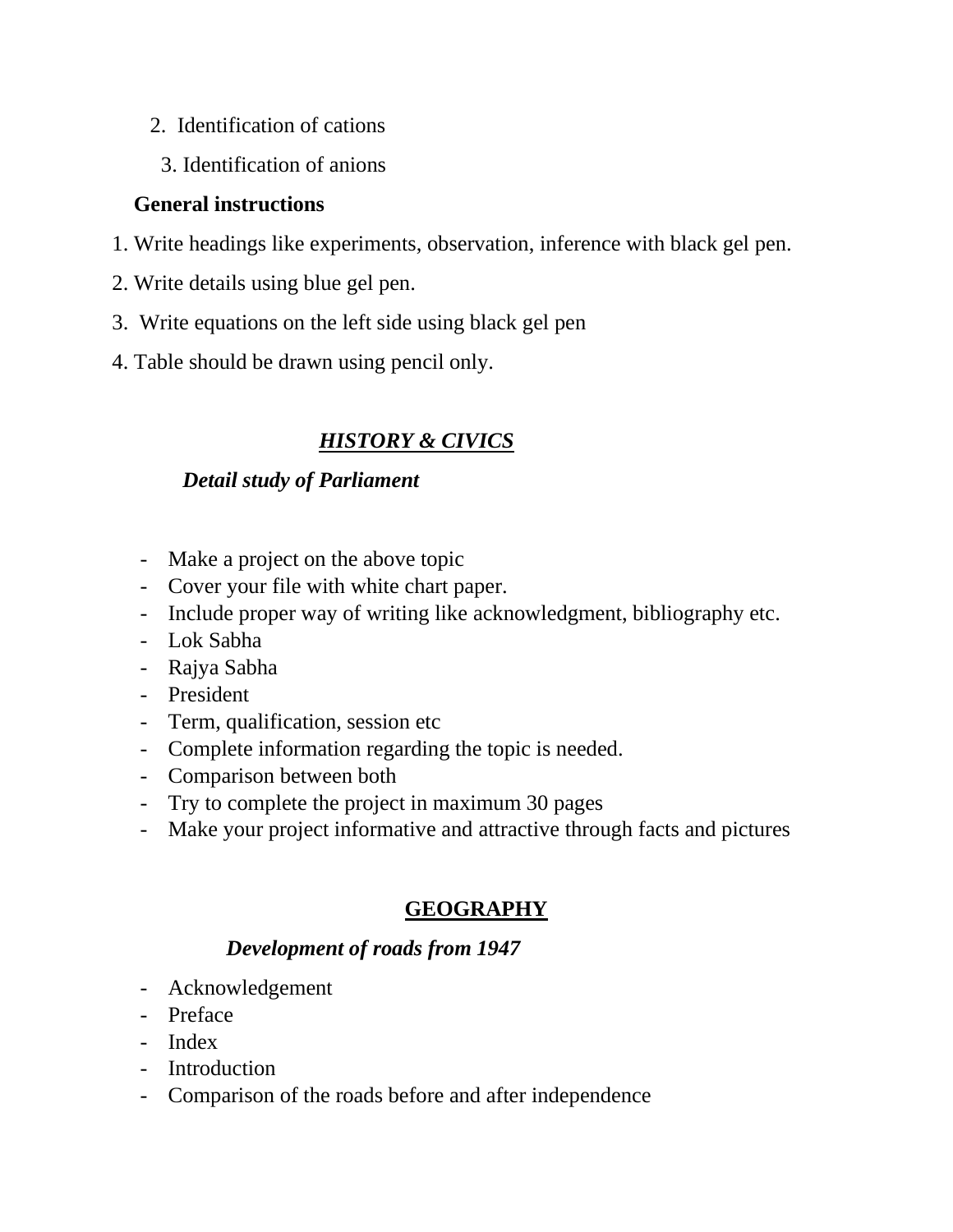- Importance of roads
- Classification of roads
- Express ways
- National highways
- State highways
- District highways
- Rural roads
- Border roads
- Growth and development
- Issues related to roads
- Solutions for the problems
- Comparison of roads with other mode of transport
- Try to complete the project in maximum 30 pages
- Make your project informative and attractive through facts and pictures

# **HINDI**

हिंदी परियोजना कार्य (project)

विज्ञापन से आप क्या समझते हैं ? इसका उद्देश्य क्या है? विज्ञापनों को प्रदर्शित करने के विभिन्न माध्यम क्या हैं और सबसे अच्छा माध्यम आप किसे मानते हैं ?आज के युग में विज्ञापन की उपयोगिता बताते हुए किन्ही दो खाद्य पदार्थों एवं किन्ही दो बिजली के उपकरणों का सचित्र विज्ञापन बनाएं ।

नोट -विज्ञापन स्वनिर्मित होने चाहिए ।

# **ENGLISH LANGUAGE**

- Read the practice papers 13,14 and 15 from your Total English book.
- Write any one essay from these Practice papers.
- Write all three notice and email from these practice papers.
- Write any three letters from these Practice papers
- **Prepare UT 1 Syllabus**

# **ENGLISH LITERATURE.**

### **Topics**

### **[Write the following assignments in approximately 450 to 500 words each.]**

*1. Analyse the major theme of 'Freedom and Slavery' in Maya Angelou's* 

 *poem 'I Know Why the Caged Bird Sings'.*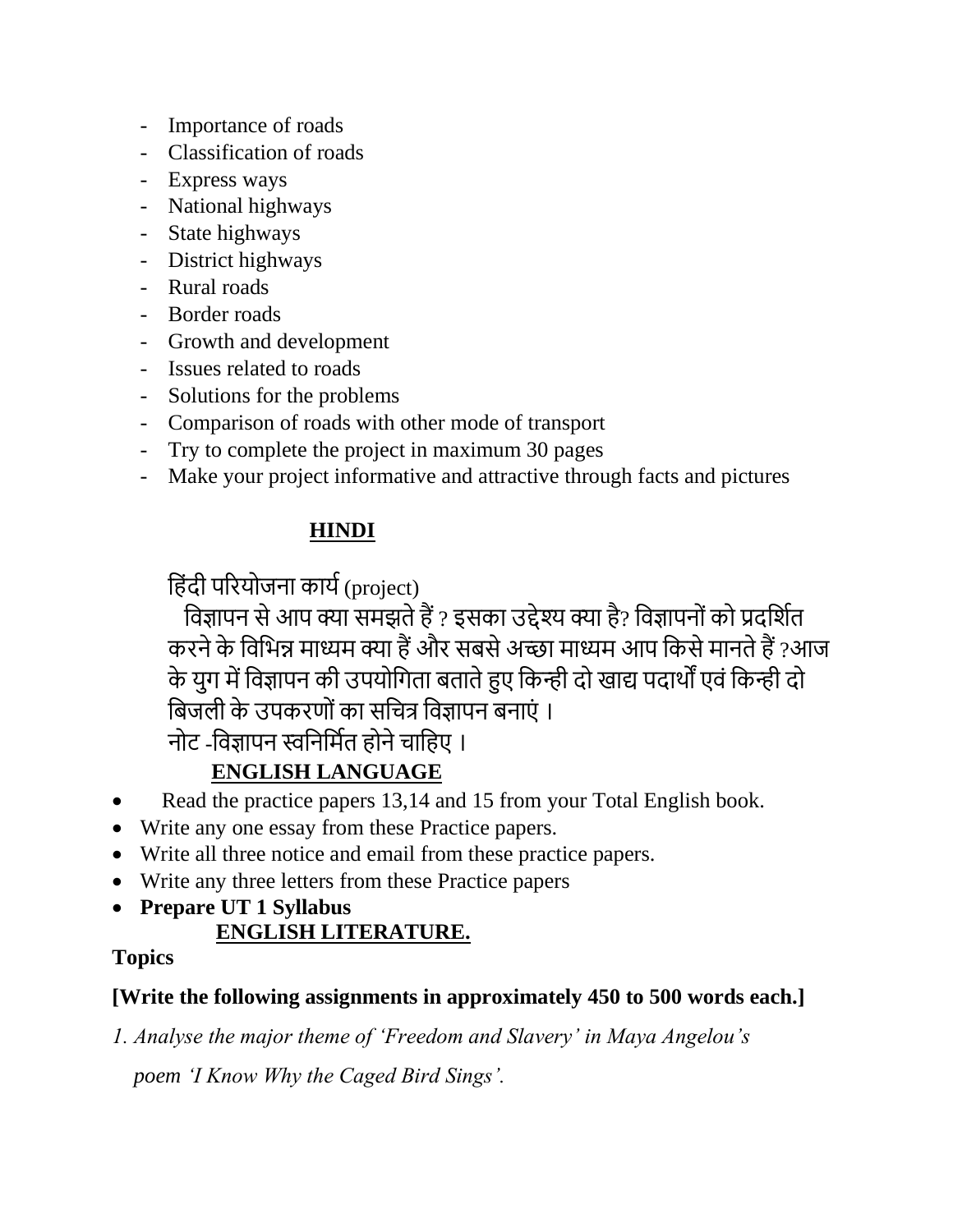- *2. 'Shakespeare instills all the good qualities in his Heroines'. How far this statement is true with the Character Portia from 'The Merchant of Venice.'*
- *3. Analyse the character Sibia from the story 'The Blue Bead'.*

### *Project Format.*

- *1.* Cover page.
- 2. Certificate.
- 3. Acknowledgement.
- 4. Preface.
- 5. Index.
- 6. Content. [Body]
- 7. Conclusion.
- 8. Bibliography.

# **Prepare UT 1 Syllabus**

# **PHYSICS**

- Complete work book chapters 1,2,3
- Complete copy chapters 1,2,3
- Revise chapters 1,2,3 for UT
- Complete lab manual
- # Glass slab
- # prism
- # focal length of lens
- # resonance ( two experiment)
- # parallel and series connection